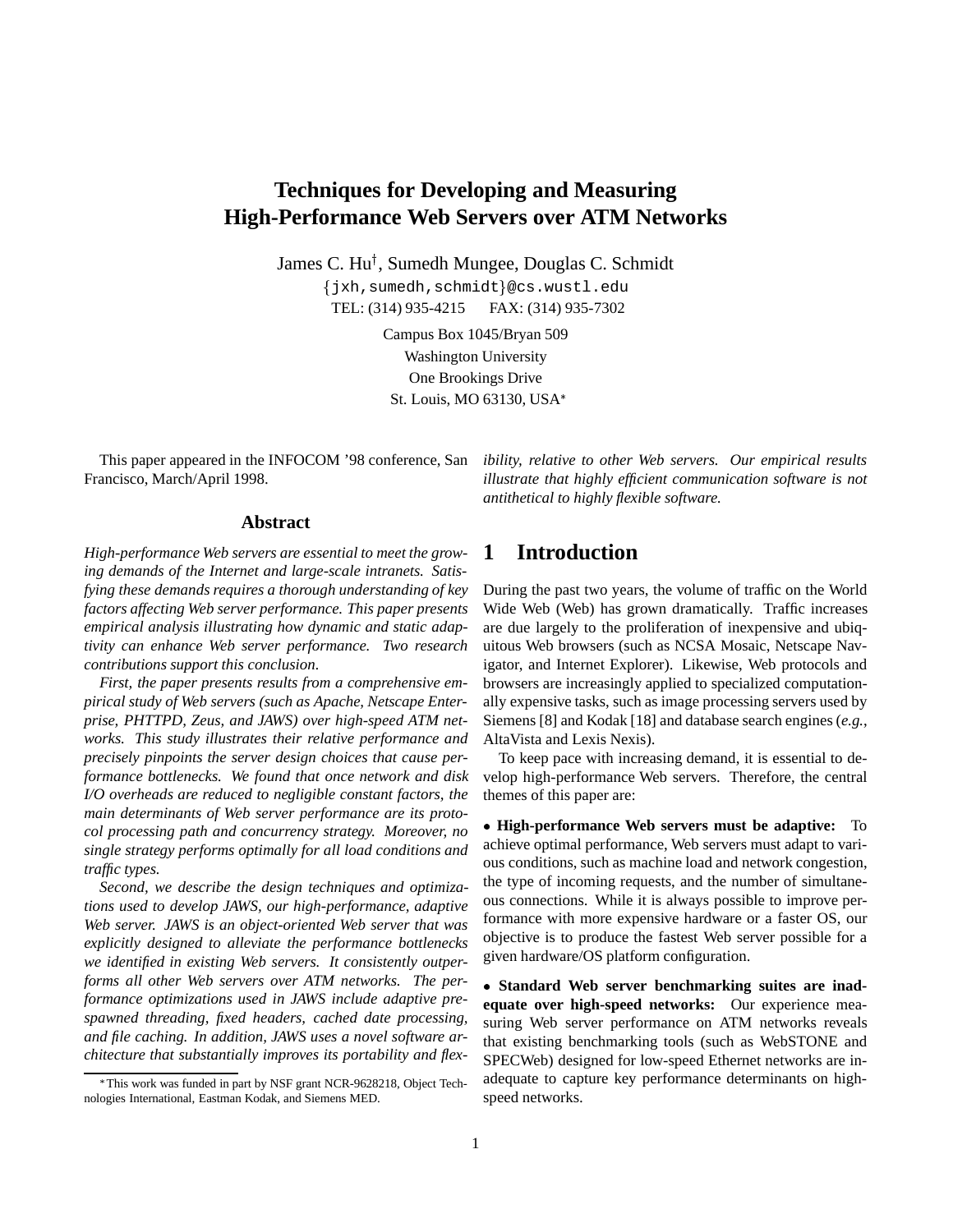To address these issues, this paper describes an adaptive Web server framework and a Web server/ATM testbed designed to empirically determine (1) the scalability of Web servers under varying load conditions, (2) the performance impact of different server design and implementation strategies, and (3) the pros and cons of alternative Web server designs.

## **1.1 Web Server Performance**

Web servers are often considered synonymous with HTTP servers and the HTTP 1.0 and 1.1 protocols are relatively straightforward. HTTP requests typically name a file, which the server locates and returns to the client requesting it. On the surface, therefore, Web servers appear to have few opportunities for optimization. This may lead to the conclusion that optimization efforts should be directed elsewhere (such as transport protocol optimizations [14], specialized hardware [5], and client-side caching [27, 15]).

However, empirical analysis in [8] and in Section 2 reveals that Web server performance problems are complex and the solution space is quite diverse. For instance, our experimental results show that a heavily accessed Apache Web server (the most popular server on the Web today [23]) is unable to maintain satisfactory performance on a dual-CPU 180 Mhz UltraSPARC 2 over a 155 Mbps ATM network, due largely to its choice of process-level concurrency. Other studies [12, 8] have shown that the relative performance of different server designs depend heavily on server load characteristics (such as the number of simultaneous connections and file size).

The explosive growth of the Web, coupled with the larger role servers play on the Web, places increasingly larger demands on servers [3]. In particular, the high loads that servers like the NASA Pathfinder Web site and AltaVista already encounter handling millions of requests per day will be confounded with the deployment of high-speed networks, such as ATM or Gigabit Ethernet. Therefore, it is critical to understand how to improve server performance and predictability.

Server performance is already a critical issue for the Internet [1] and is becoming more important as Web protocols are applied to performance-sensitive intranet applications. For instance, electronic imaging systems based on HTTP (such as Siemens MED or Kodak Picture Net) require servers to perform computationally-intensive image filtering operations (such as smoothing, dithering, and gamma correction). Likewise, database applications based on Web protocols (such as AltaVista Search by Digital or the Lexis Nexis) support complex queries that may generate a higher number of disk accesses than a typical Web server.

### **1.2 Adaptive Web Servers**

This paper presents empirical results that illustrate that no single Web server configuration is optimal for all circumstances. Based on these results, we conclude that optimal Web server performance requires both *static* and *dynamic* adaptive behavior.

*Static* adaptivity allows a Web server to bind common operations to high-performance mechanisms provided by the native OS (*e.g.*, Windows NT 4.0 support for asynchronous I/O and network/file transfer). Programming a Web server to use generic OS interfaces (such as synchronous POSIX threading) is insufficient to provide maximal performance across OS platforms. Therefore, asynchronous I/O mechanisms in Windows NT and POSIX must be studied, compared, and tested against traditional concurrent server programming paradigms that utilize synchronous event demultiplexing and threading [8].

*Dynamic* adaptivity allows a Web server to alter its run-time behavior "on-the-fly." This is useful when external conditions have changed to the point where the initial configuration no longer provides optimal performance. Such situations have been observed in [8] and [11].

The remainder of this paper is organized as follows: Section 2 outlines our Web server/ATM benchmarking testbed and analyzes our benchmark results; Section 3 describes the OO design and performance of JAWS, our high-performance Web server; Section 4 summarizes the Web server optimization techniques identified by our empirical studies; Section 5 compares our research with related work; and Section 6 presents concluding remarks.

## **2 Web Server Performance over ATM**

This section describes our experimental methodology, benchmarking and analysis tools, the results of our experiments, and our analysis of the results. To study the primary determinants of Web server performance, we selected five Web server implementations and analyzed their performance through a series of blackbox and whitebox benchmarking experiments. Our analysis of these results identified the following key determinants of Web server performance:

 **Filesystem access overhead costs are high:** Most distributed applications benefit from caching and Web servers are no exception. In general, Web servers that implement file caching strategies (such as Enterprise, Zeus, and JAWS) perform substantially better than those that did not (such as Apache).

 **Concurrency overhead is significant:** A large portion of non-I/O related Web server overhead is due to the Web server's concurrency strategy. Key overheads include synchronization, thread/process creation, and context switching. Therefore, it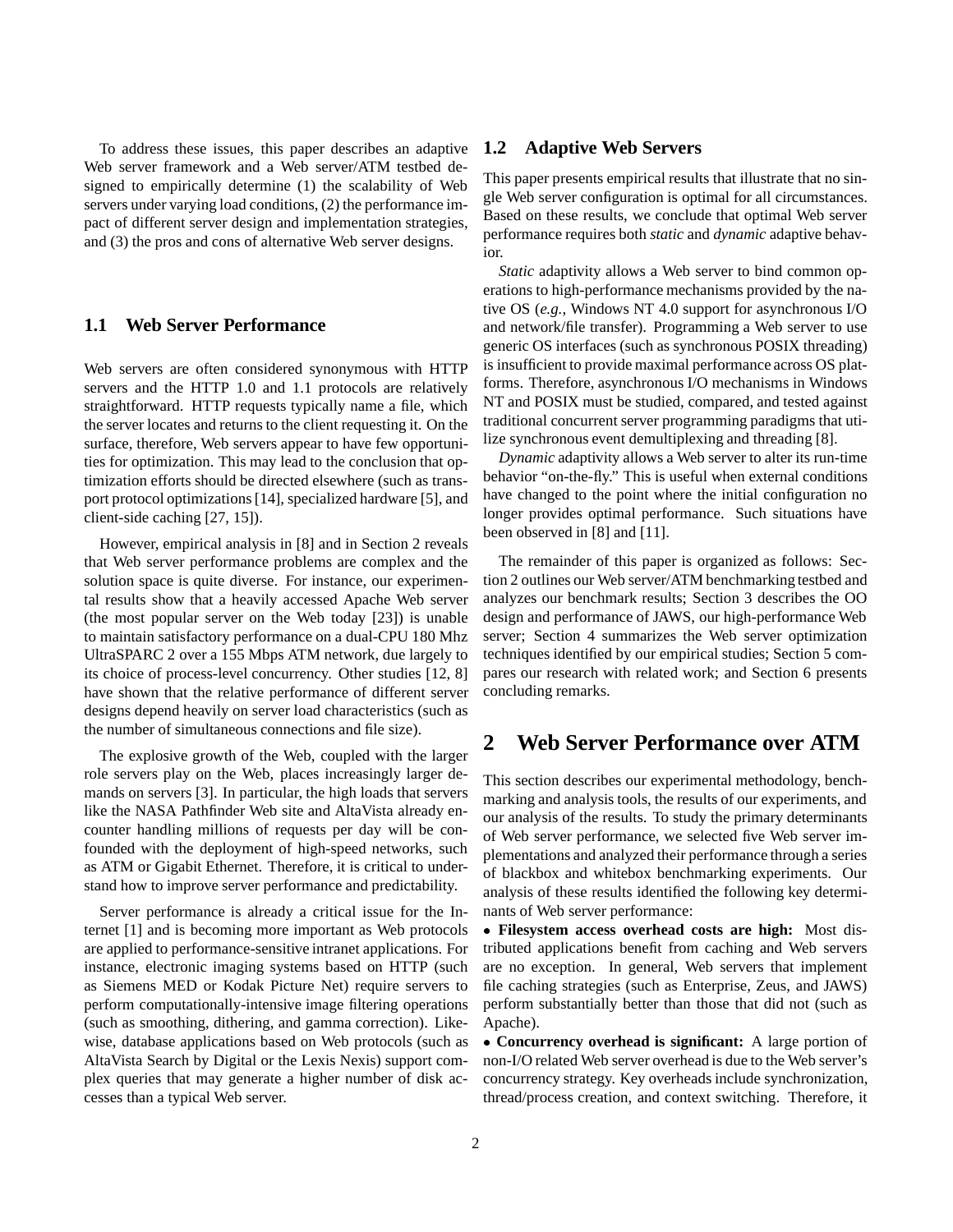is crucial to choose the right concurrency strategies to ensure optimal performance.

 **Protocol processing overhead can be expensive:** Although the HTTP/1.0 protocol is relatively simple, a naive implementation can introduce a substantial amount of overhead. For instance, the dynamic creation of response headers and the use of multiple write system calls significantly inhibits performance.

These and related performance issues are described in Section 4.

### **2.1 Web Server Test Suite**

The servers chosen for our tests were Apache v1.1, PHTTPD v0.99.76, Java Server 1.0, Netscape Enterprise v2.01 and Zeus Server v1.0. The choice of servers for our study were based on two factors. The first was *variation in Web server design*, to gauge the performance impact of alternative approaches to concurrency, event dispatching, and filesystem access. The second was *published performance*, as reported by benchmark results published by Jigsaw [2] and NCSA [13], as well as information available from WebCompare [23].

Apache and PHTTPD are implemented in C. The Java Server is implemented in Java. Netscape Enterprise and Zeus servers are commercial servers with only binaries available. Apache utilizes process level concurrency, PHTTPD spawns a thread per request, as does the Java Server from Sun.<sup>1</sup> Although source code for Netscape Enterprise and Zeus is unavailable, their concurrency model can be inferred using tools like truss and TNF. Our analysis indicates that Netscape Enterprise uses a Thread Pool implementation, whereas Zeus uses a Process Pool implementation.

#### **2.2 Web Server/ATM Testbed**

#### **2.2.1 Hardware and Software Platforms**

We studied Web server performance by observing how the servers in our test suite performed on high-speed networks under heavy workloads. To accomplish this, we constructed a hardware and software testbed consisting of the Web server being tested, and multiple clients connected to it via a highspeed ATM switch [26], as shown in Figure 1.<sup>2</sup>

The experiments in this paper were conducted using a Bay Networks LattisCell 10114 ATM switch connected to four dual-processor UltraSPARC-2s running SunOS 5.5.1. The



Figure 1: Web Server/ATM Testbed Environment

LattisCell 10114 is a 16 Port, OC3 155 Mbs/port switch. Each UltraSPARC-2 contains 2 168 MHz CPUs with a 1 Megabyte cache per-CPU, 256 Mbytes of RAM, and an ENI-155s-MF ATM adaptor card that supports 155 Megabits per-sec (Mbps) SONET multi-mode fiber. The Maximum Transmission Unit (MTU) on the ENI ATM adaptor is 9,180 bytes. Each ENI card has 512 Kbytes of on-board memory. A maximum of 32 Kbytes is allotted per ATM virtual circuit connection for receiving and transmitting frames (for a total of 64 K). This allows up to eight switched virtual connections per card. This testbed is similar to the one used in [7].

#### **2.2.2 Benchmarking Methodology**

We used the WebSTONE [6] v2.0 benchmarking software to collect client- and server-side metrics. As described in Section 2.3, these metrics included *average server throughput*, *average client throughput*, *average number of connections-persecond*, and *average client latency*. The testbed comprised multiple concurrent *Web clients*, running on UNIX hosts depicted in Figure 1. Each Web client transmits a series of HTTP requests to download files from the server. The file access pattern used in the tests is shown in Table 1.

| <b>Document Size</b> | <b>Frequency</b> |
|----------------------|------------------|
| 500 bytes            | 35%              |
| 5 Kbytes             | 50%              |
| 50 Kbytes            | 14%              |
| 5 Mbytes             | 1%               |

Table 1: File Access Patterns

This table represents actual load conditions on popular servers, based on a study of file access patterns conducted by SPEC [4].

We benchmarked each Web server on an UltraSPARC-2 host, while the Web clients ran on three other UltraSPARC-

<sup>&</sup>lt;sup>1</sup>The Java Server actually performs Thread-per-Connection. However, our testbed is based on HTTP 1.0 and does not use "keep-alives" (*i.e.*, a new connection is established for every new request). Therefore, Java Server effectively performs Thread-per-Request.

 $2$ We also performed measurements over 10 Mbps Ethernet, but due to a lack of performance variance, we omitted the discussion from this paper.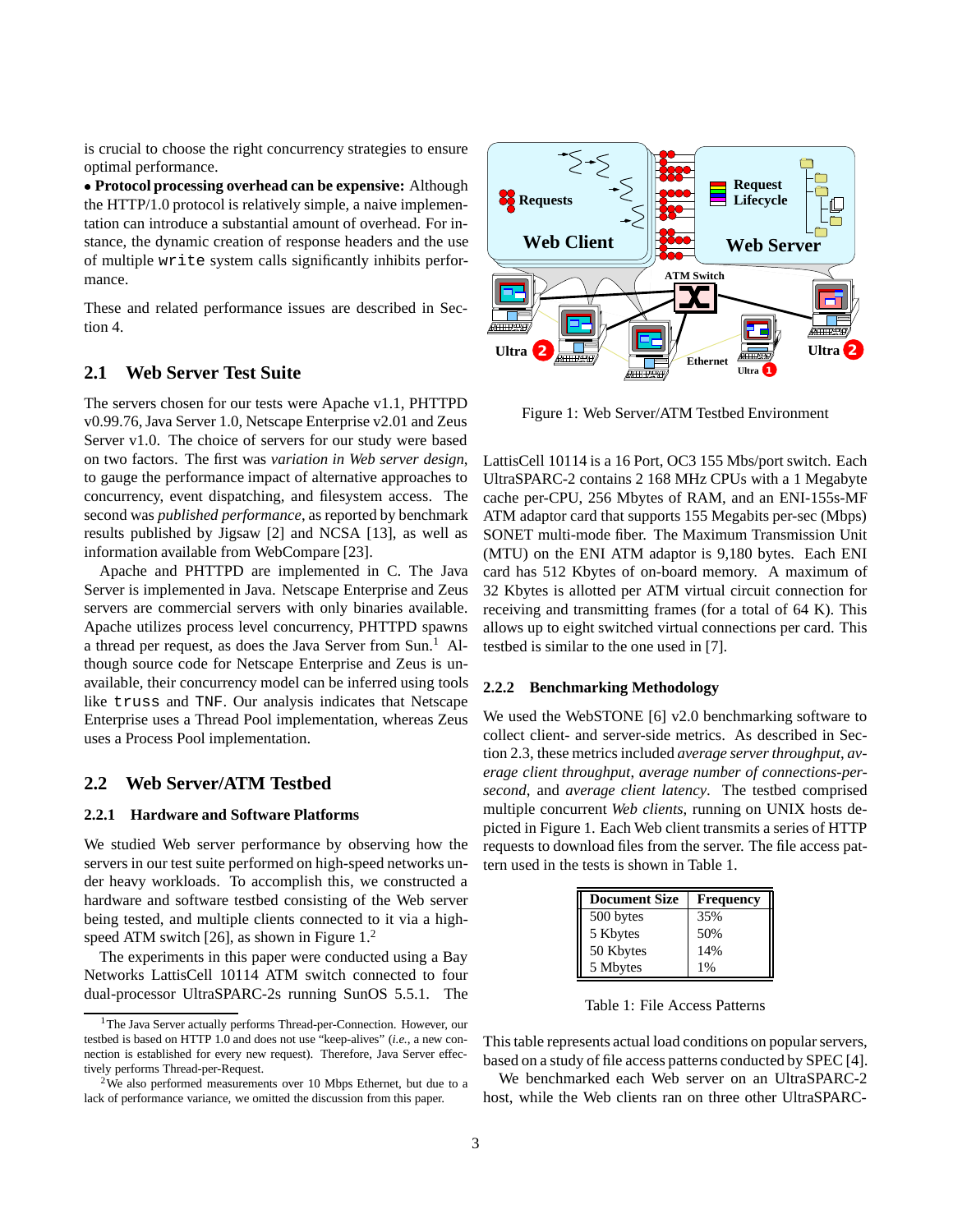2s. Web clients are controlled by a central *Webmaster*, which starts the Web clients simultaneously. The Webmaster also collects and combines the measurements made by individual clients. Since the Webmaster is less performance critical, it ran on an UltraSPARC-1 connected to the testbed machines with 10 Mbps Ethernet. The UltraSPARC-1 contained a 167 MHz CPU with 1 Megabyte cache and 128 MBytes of RAM.

#### **2.2.3 Web Server Performance Analysis Techniques**

We used two techniques to analyze the performance of Web servers: *blackbox* and *whitebox* benchmarks. The *blackbox* tests measure externally visible Web server performance metrics (such as throughput and average response time seen by clients). We accomplished this by controlling the Web clients to vary the load on the server (*i.e.*, the number of simultaneous connections). These clients computed several blackbox metrics, as explained in Section 2.3.

To precisely pinpoint the *source* of performance bottlenecks, we employed whitebox benchmarks. This involved the use of profiling tools, including the UNIX truss(1) tool, TNF [24], and Quantify [9]. These tools trace and log the activities of Web servers and measure the time spent on various tasks, as explained in Section 2.4.

### **2.2.4 Limitations of WebSTONE v2.0 over High-speed Networks**

Although WebSTONE measures several key performance metrics, a study of its source code revealed that it uses processbased concurrency on UNIX, *i.e.*, multiple Web clients are spawned on a host using the fork system call. Context switching overhead between these processes is high. This overhead limits the number of concurrent clients on a single host to  $\sim$ 10, which prevents the clients from heavily loading the Web server.<sup>3</sup> The standard WebSTONE model is acceptable for ordinary LANs (*e.g.*, 10 Mbps Ethernet). However, the high cost of ATM interfaces limits the number of available machines to use in our high-speed testbed (*i.e.*, 155 Mbps ATM). Thus, this model is unsuitable for our purposes.

To overcome these limitations, we modified WebSTONE's concurrency mechanism to use threads rather than processes. This modification alleviated the client-side limitations and enhanced the ability of the testbed to stress Web servers. As a result, our modified WebSTONE required just one process per host. In contrast, the original WebSTONE process-based concurrency model required *14 processes* per host. Therefore, the servers in our study could be subjected to a much higher

number of simultaneous connections per Web client. The tests reported below use 42 concurrent connections on three hosts (*i.e.*, 14 concurrent connections per host).

#### **2.3 Blackbox Performance Analysis**

The following WebSTONE blackbox metrics were measured in our Web server performance study. These metrics were obtained using a range of simultaneous connections from 1 to 42. Server file caches were pre-loaded by running a "dummy" client before doing the performance measurements. We present the blackbox results below. The whitebox results for each server are presented in Section 2.4.

**Server throughput:** This measures the number of bits the server writes onto the network per second. Figure 2 depicts the results. The process-based concurrency models of Apache



Figure 2: Average Server Throughput

exhibits the lowest overall throughput. The multi-threaded Netscape Enterprise server consistently outperforms the other servers; the Process Pool based Zeus server also performs quite well. Both sustained aggregate throughput higher than 35 Mbps over the 155 Mbps ATM network (for one concurrent connection to the server, the server throughput is low because the average size of the requested files are relatively small).

**Server connections/sec:** This metric computes the number of connections the server completes per second. The results are shown in Figure 3. This figure depicts how many connections are completed per second by the servers, as we increase the number of simultaneous connections to the server. The Enterprise server completed more connections per second than other Web servers, followed by the Zeus server.

 $3$ The number of processes can increase beyond 10, limited by the available memory of the machine. However, beyond 10 processes, the context switching overhead becomes very high, which causes a performance bottleneck on the *client* side and inhibits WebSTONE's ability to stress the Web server.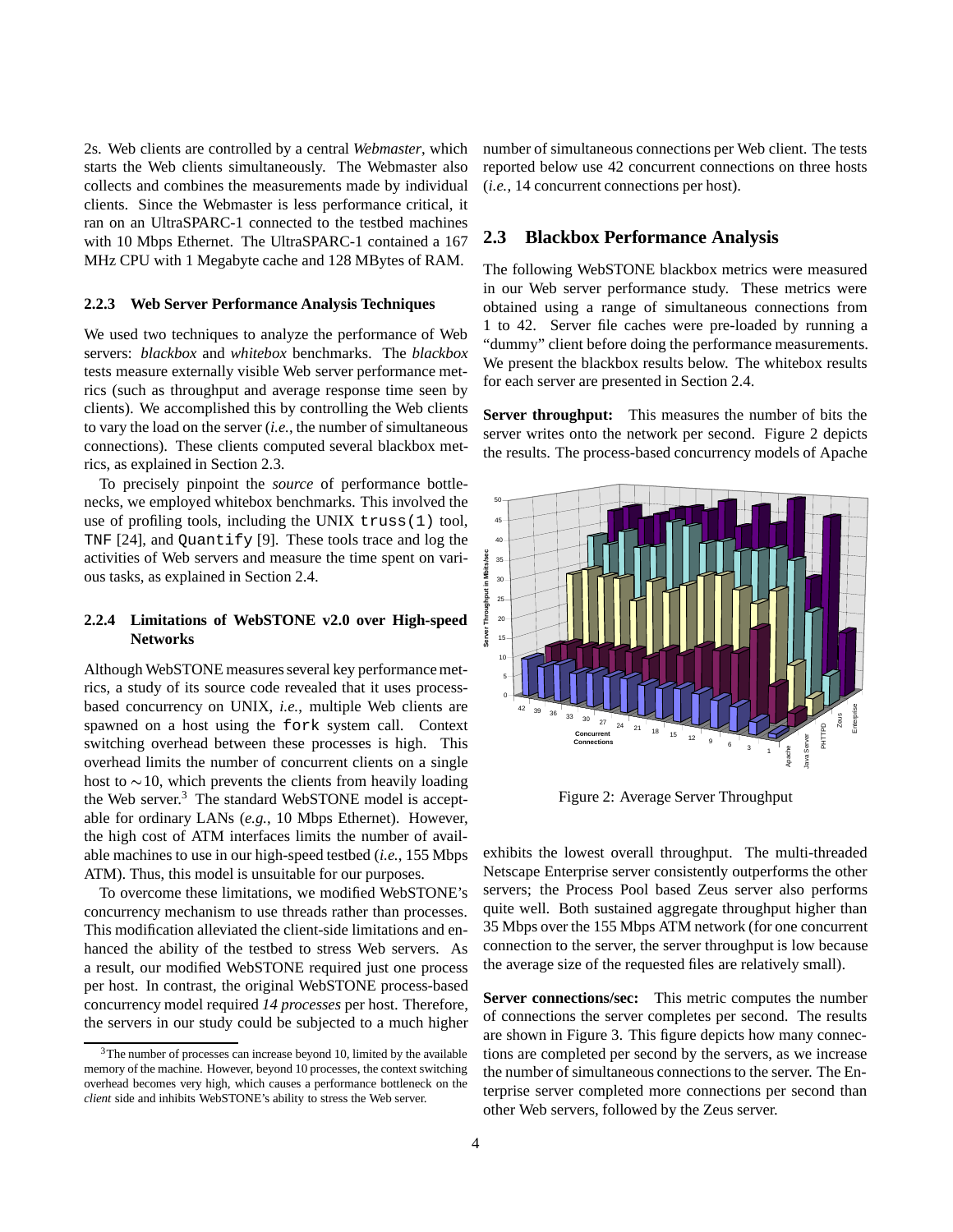

Figure 3: Average Connections/sec



Figure 5: Average Client Latency

**Client throughput:** This is the average number of bits received per second by the client. The number of bits received includes the HTML headers sent by the server. The results are depicted in Figure 4. Clearly, as the number of concurrent



Figure 4: Average Client Throughput

clients increases, the server throughput is multiplexed amongst a larger number of connections, and hence the clients' average throughput drops. Therefore, those servers that exhibit high server throughput (*e.g.*, Enterprise and Zeus) also exhibit correspondingly high average client throughput.

**Client latency:** Latency is defined as the average amount of delay in milliseconds seen by the client from the time it sends the request to the time it completely receives the file. The results are shown in Figure 5. This graph is similar to the client throughput graph in Figure 4. It shows how the latency observed by individual clients increases, especially for the process-based concurrency mechanism employed by Apache.

## **2.4 Whitebox Performance Analysis**

To determine the design and implementation issues that cause Web servers to exhibit the blackbox performance results in Section 2.3, we conducted the following whitebox experiment. Every Web server in our suite was subjected to an identical load. 15 simultaneous connections were set up to the Web server. Each connection made 1,000 requests (*i.e.*, 15,000 total requests). The access patterns of these requests were identical to those presented in Section 2.2.2.

While the Web server was serving these requests, we used the Solaris truss and TNF tools to count the number of system calls made and the time spent in each call. We then categorized these calls into the tasks shown in Table 2.

| Task             | <b>System calls</b>              |  |
|------------------|----------------------------------|--|
| File operations  | open, close, stat, etc.          |  |
| Writing files    | write, writev, ioctl, etc.       |  |
| Reading requests | read, poll, getmsg.etc.          |  |
| Signal handling  | sigaction, sigsetmask, etc.      |  |
| Synchronization  | lwp_mutex_{lock, unlock}, etc.   |  |
| Process control  | fork, execve, waitid, exit, etc. |  |
| Miscellaneous    | time, getuid.etc.                |  |

Table 2: Categories of Web Server System Call Tasks

In addition, we used a software monitoring tool called truss to measure the amount of time the Web server spent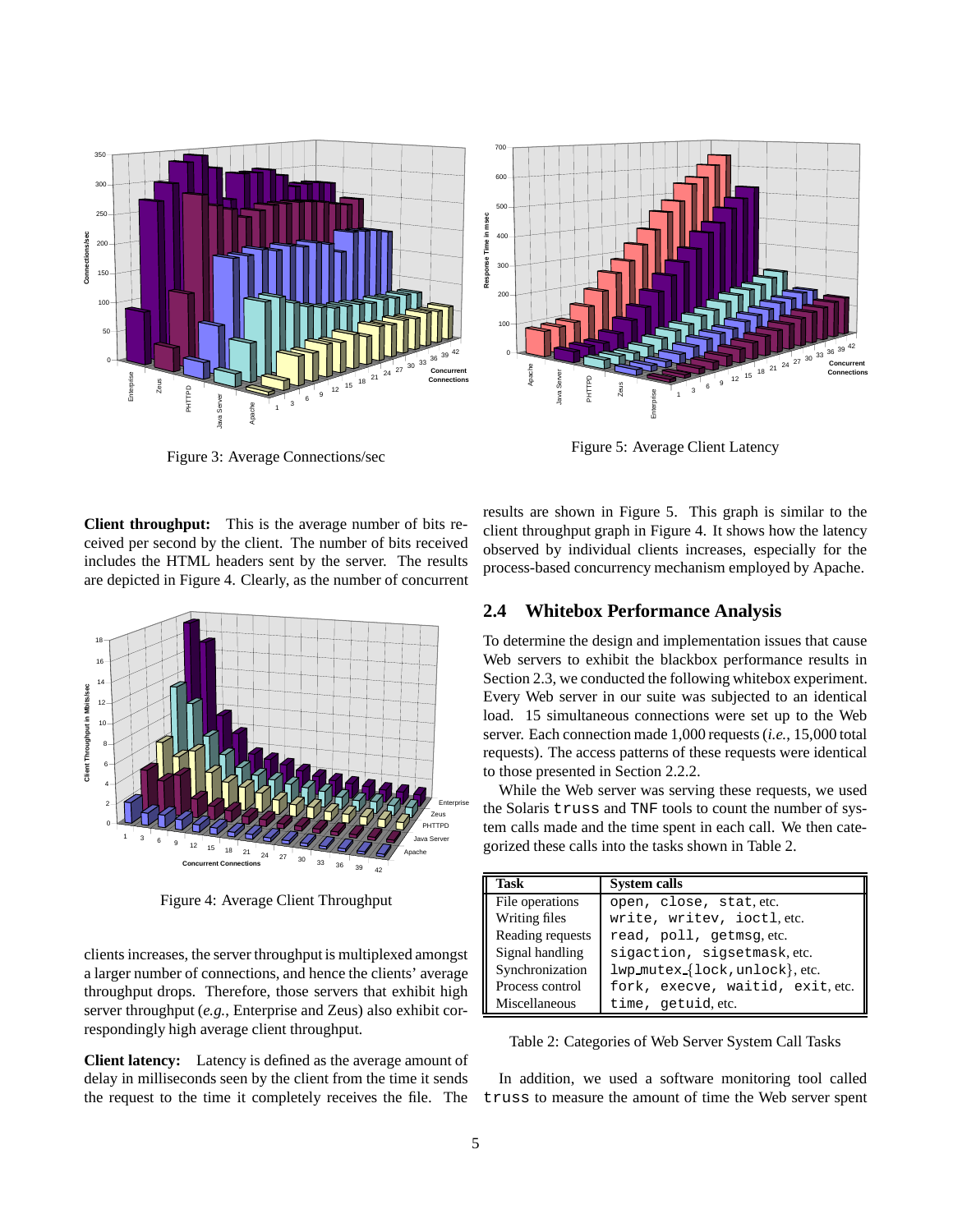at user-level (*i.e.*, when the server was not making a system call). This allowed us to estimate the amount of time each Web server spent in HTTP processing. The whitebox results for each Web server are presented below, ordered by increasing performance.

Note that the *ideal* Web server would spend most of its time performing network I/O, *i.e.*, reading HTTP requests and writing requested files to the network. In particular, it would have negligible overhead resulting from synchronization (due to efficient concurrency control and threading strategies) and filesystem operations (due to caching).

#### **2.4.1 Apache Whitebox Analysis**

The results of the whitebox analysis of Apache are illustrated in Figure 6. The key determinants of Apache performance are



Figure 6: Apache Whitebox Analysis

outlined below:

**Process-based concurrency:** The primary performance bottleneck of Apache is its process-based concurrency model, where concurrent connections are handled by concurrent processes. Apache performs a number of optimizations to reduce the overhead of process creation. The server pre-forks a number of children into a process-pool to handle connections which are yet to be established. A new child is spawned if the pool is depleted. When a child finishes handling a connection, it returns to the pool. Thus, the cost of process creation is amortized by handling multiple requests *iteratively*, which has less overhead than a pure process-per-request model. Even with these optimizations, it is possible for the number of active processes to match the number of concurrent connections, which yields high context switching overhead.<sup>4</sup>

 $4$ The context switching overhead was calculated by using the UNIX  $\tt time$ utility, which reports the total time spent by kernel on behalf of the Apache Web server (*i.e.*, in system calls) and the total user level time consumed by the Web server process. These times were subtracted from the "wall-clock" time **The .htaccess mechanism:** A feature of the Apache Web server is its ability to configure Web server behavior on a per-directory basis (*e.g.*, different error messages for different directories). This is achieved by placing a configuration file (typically called .htaccess) in every directory that contains files being served by Apache. When a request arrives for a file, the server tries to open the .htaccess file in that directory, in an attempt to read the per-directory configuration. In addition, the Web server attempts to read all the .htaccess files in directories *above* the one containing the requested file. This causes a very large number of open system calls  $(\sim 100,000$ calls for 15,000 requests). Moreover, the open calls fail if the .htaccess file is not present, which executes error handling code. Clearly, this feature increases latency since it causes the server to make several filesystem calls and handle their failure while a client waits for a response.

**Lack of effective file-caching:** Analysis of the system call trace reveals that the Apache server does not perform file caching. Instead, an open system call is made for each file requested and the file is read into memory before being sent to the client.

**Memory-mapped files are not used:** After the file has been opened, the server reads the file contents into a memory buffer via the read system call and then writes it out to the network. This introduces *data copying overhead*. This overhead can be avoided with *memory-mapped files*, via the UNIX mmap system call. The mmap call makes the contents of a file available to a process as a pointer to its address space. This technique is explained further in Section 4.

**Signal handling:** A significant fraction (7%) of the total time was consumed in signal handling activities. For example, sigaction installs signal handlers for the SIGUSR1 signal and sigprocmask controls the responses to various signals. Apache employs signals to assist inter-process communication between the multiple server processes. For instance, the SIGUSR1 signal is used by the parent process to inform child server processes that they should quit, so that new processes can be launched with fresh configuration information.

#### **2.4.2 Java Server Whitebox Analysis**

The results of the whitebox analysis of Java Server are illustrated in Figure 7. The key determinants of Java Server performance are outlined below:

**Context switching:** The Java Web Server uses the Java runtime system, which supports user-level threads. On Solaris, it uses the getcontext and setcontext system calls<sup>5</sup>

reported by time, to yield the context-switching overhead. The overhead for the other servers were negligible and was not computed.

<sup>5</sup>Java Server uses the "green-threads" (*i.e.*, user-level threads) Java Virtual Machine implementation.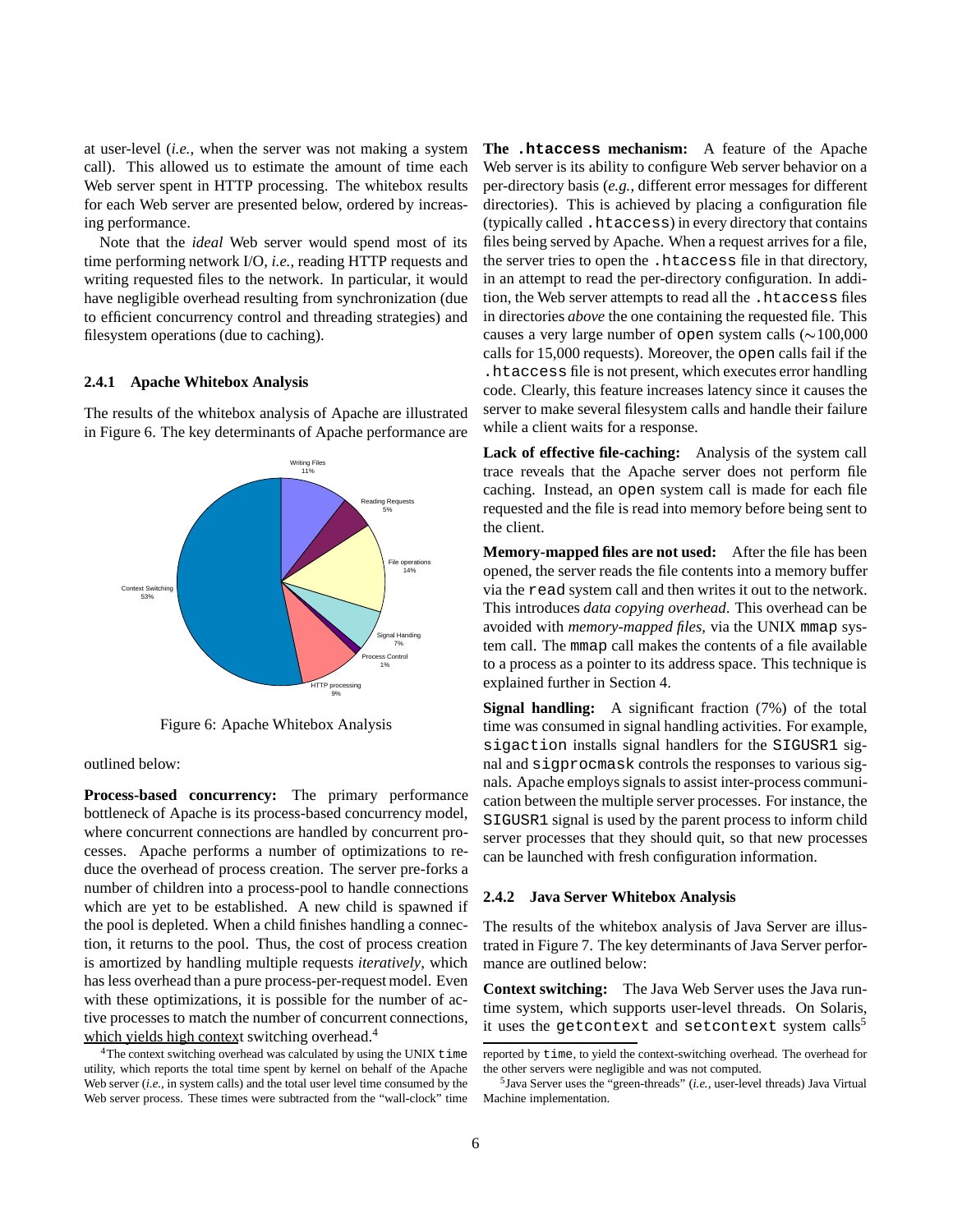

Figure 7: Java Server Whitebox Analysis

to context switch between the Java threads. The Java Server spends over 20% of its per-request processing performing user-level context switching. Moreover, context switching overhead increases as the number of concurrent clients grows. Hence, the average server throughput decreases and the client latency increases as the number of simultaneous connections increases, as shown in Figures 4 and 5.

**HTTP processing and Java VM overhead:** Apart from the user-level context switching mentioned above, a large fraction (46%) of the total time is consumed by user-level activity, *i.e.*, HTTP processing and Java VM processing. This overhead constitutes the main performance bottleneck of Java Server.

#### **2.4.3 PHTTPD Whitebox Analysis**

The results of the whitebox analysis of PHTTPD are illustrated in Figure 8. The key determinants of PHTTPD performance



Figure 8: PHTTPD Whitebox Analysis

are outlined below:

**Concurrency model:** PHTTPD is a single-process multithreaded server and employs the Thread-per-Request concurrency model. Thus, a new thread is created to handle each incoming request, which increases the latency seen by the client. It also causes the number of threads to grow rapidly as the number of outstanding requests increases, which increases context switching overhead.

**Background hostname lookups:** In addition to the threads mentioned above, PHTTPD spawns threads to perform hostname lookups in the background. Numeric IP addresses of HTTP clients are available locally using the getsockname system call. However, the full hostname is more useful for logging client hits.

**Background ident lookups:** PHTTPD also uses threads to perform ident [10] lookups in the background. The ident lookups obtain the name of the user who issued the HTTP request, which is typically used for logging purposes.

**Synchronization:** The threads spawned by PHTTPD use mutex locks and semaphores to serialize access to shared data (*e.g.*, the file cache table). Our whitebox analysis reveals that synchronization overhead (*i.e.*, the time spent by PHTTPD in acquiring and releasing locks) is the major performance bottleneck in PHTTPD, contributing over 70% of its total execution time. For instance, for 15,000 requests approximately 600,000 mutex locks were acquired by various threads, causing an average of 40 locks acquired *per request* (an equal number of mutex locks were released).

#### **2.4.4 Zeus Whitebox Analysis**

The results of the whitebox analysis of Zeus are illustrated in Figure 9. The key determinants of Zeus performance are



Figure 9: Zeus Whitebox Analysis

outlined below:

**Concurrency model:** Zeus employs a static process pool model of concurrency. The server initialization process creates a pool of processes, which is known as *pre-forking*. All processes in the pool run concurrently, though each process serves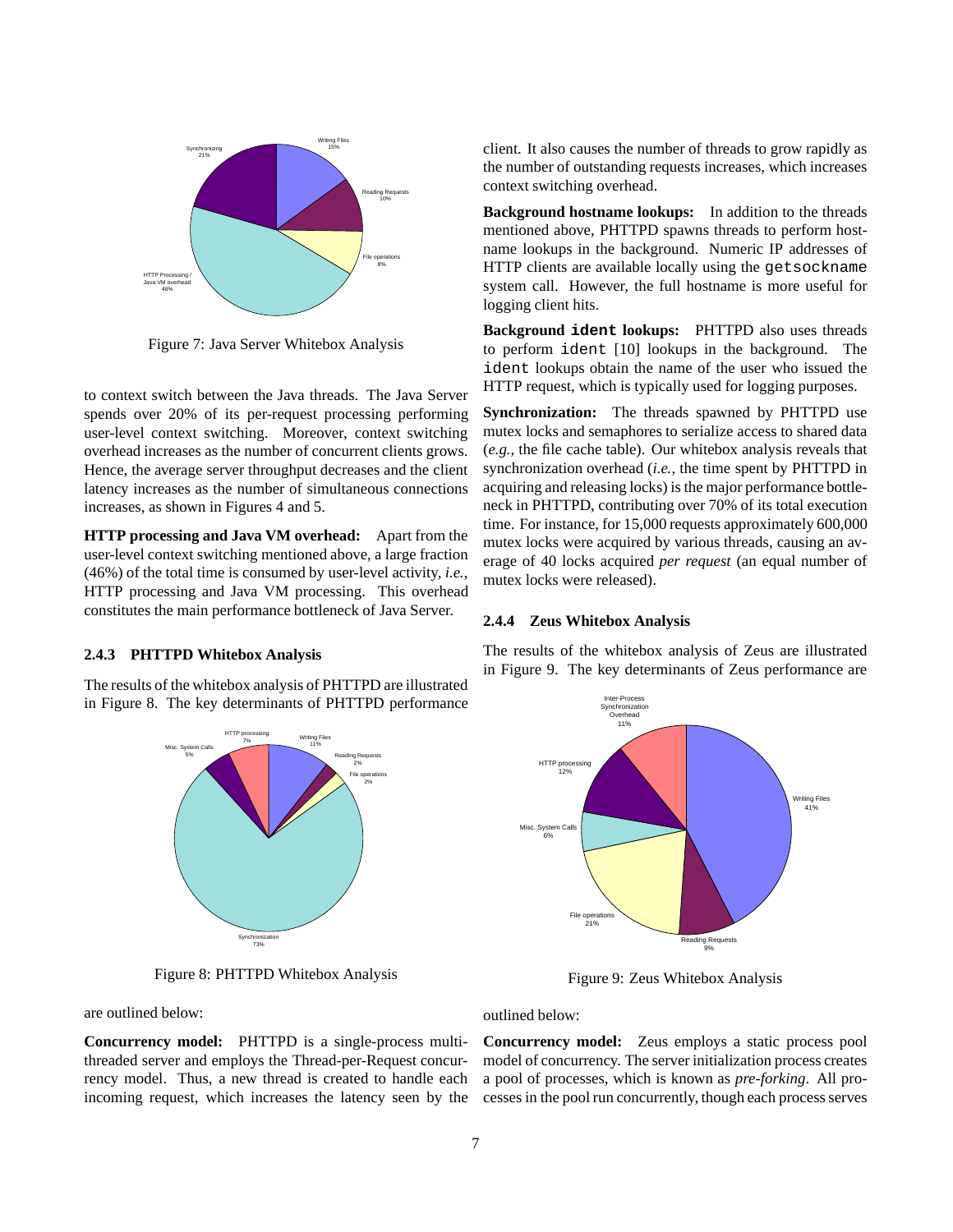its requests using asynchronous I/O mechanisms. The use of a Process Pool avoids the overhead of dynamic process creation. The cache also limits the number of processes and the context switching overhead. This accounts for the superior performance of Zeus over Apache, which also employs a processbased concurrency model, as explained in Section 2.4.1. The Zeus documentation recommends that the number of the processes in the pool should equal the number of processors. Therefore, we used two processes in our tests since the server ran on a dual-processor machine, as explained in Section 2.2.1.

**Memory-mapped files and file caching:** Zeus uses memory-mapped files via the use of the mmap system call. Therefore, files need not be read into server memory before being written to the Network. This technique is explained further in Section 4. In addition, each file is memory-mapped the first time it is requested so that subsequent calls bypass the filesystem. This indicates that Zeus employs *file-caching*, which contributes to its relatively high performance.

**Optimized file-writes:** Zeus uses the writev system call, which allows multiple buffers to be written to a socket with a single system call. The writev call transmits the HTTP header and the requested file in a *single* system call, as explained in Section 4.

**Synchronization overhead:** Since all processes in the Zeus Process Pool serve connections arriving on the same socket, they use inter-process synchronization to synchronize access via the UNIX process-level advisory file locking APIs (*i.e.*, the fcntl system call). This overhead is significant (10%).

**Other system calls:** Zeus also spends appreciable time (11%) performing in miscellaneous operations and signal handling. The major contributors include obtaining the current time via the time system call and setting signal masks via the sigprocmask system call.

#### **2.4.5 Enterprise Whitebox Analysis**

The results of the whitebox analysis of Netscape Enterprise are illustrated in Figure 10. The key determinants of Netscape Enterprise performance are outlined below:

**Concurrency model:** Enterprise is a multi-threaded server that employs the thread pool concurrency model. These threads are created at server initialization time. This avoids the overhead of dynamic thread creation and thus improves latency.

**Optimized file writes:** Like Zeus, Netscape Enterprise employs the writev optimizations. Therefore, it sends the HTTP header and the requested file using a single system call.



Figure 10: Enterprise Whitebox Analysis

**Memory-mapped files and file caching:** The Enterprise server employs memory-mapped files via the mmap system call and file-caching to minimize filesystem access. This is evident from the truss output, which reveals that files requested by clients are only mapped into memory the first time they are requested. Subsequent calls to the same file are serviced from the cache.

**Optimized synchronization mechanisms:** A system call trace of Enterprise reveals that although the threads acquire and release locks for accepting new connections, once a new request has been accepted *no locking overhead is incurred until after the request has been completely serviced.* This reduces client latency, as seen in Figure 5.

Thus, a combination of lightweight concurrency model, efficient synchronization mechanisms, and file-caching optimizations gives Enterprise superior performance over the other Web servers benchmarked in our ATM experiments.

# **3 Strategies for Developing High-Performance Web Servers**

The analysis in Section 2 illustrates the superior performance of Netscape Enterprise and Zeus and identifies key factors that determine Web server performance. These factors include the *server concurrency strategy*, *synchronization overhead*, *protocol processing overhead*, and *caching strategy*. Applying whitebox measurement techniques in our ATM/Web Server testbed enabled us to determine precisely *why* Netscape Enterprise and Zeus perform much better than other Web servers over high-speed ATM networks.

After empirically determining the key Web server performance factors, our next objective was to develop an OO Web server development framework called JAWS. JAWS is designed to systematically develop and test the performance im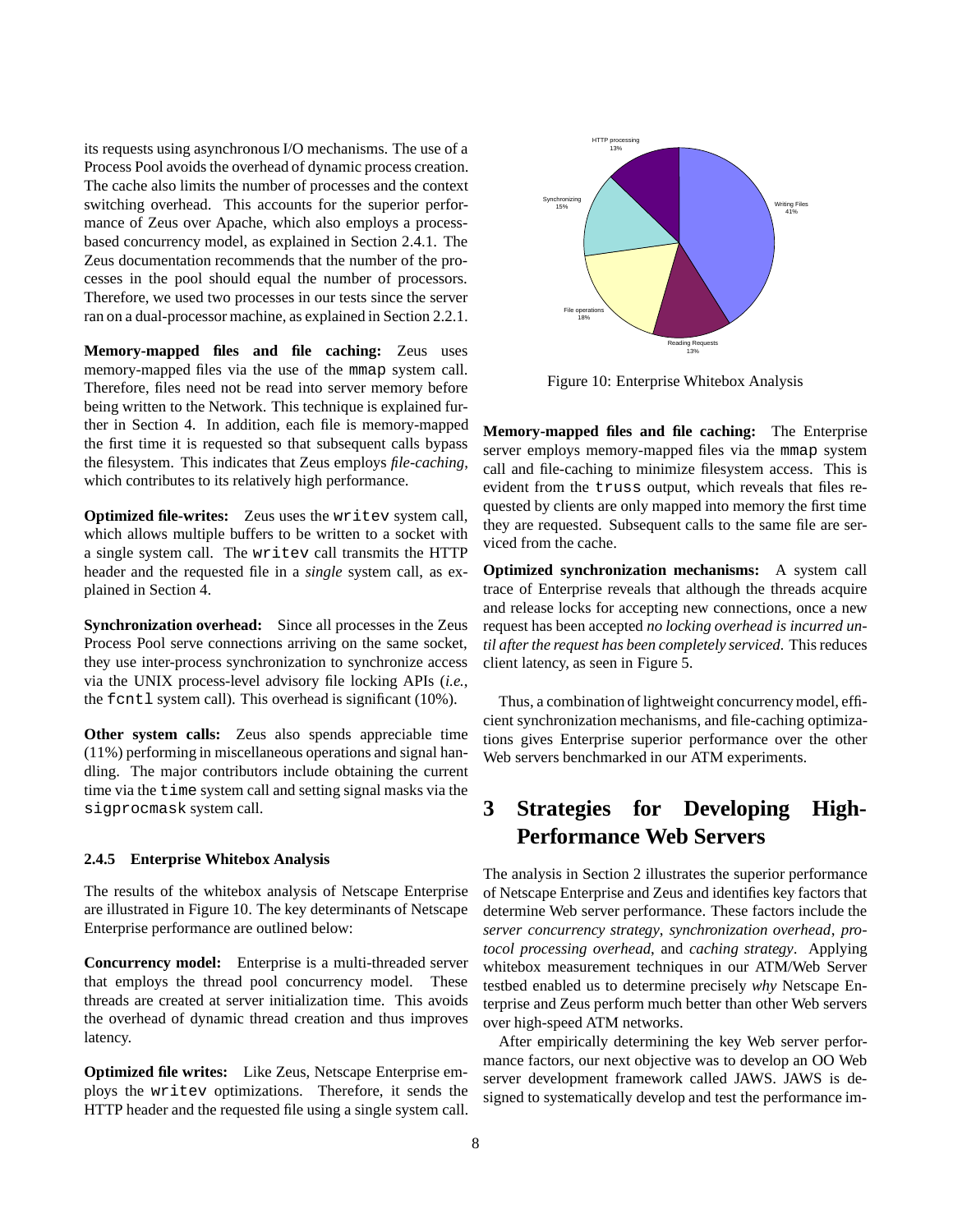pact of different Web server design strategies and optimization techniques. This section outlines the object-oriented design of JAWS and presents the results of systematically applying techniques uncovered in the analysis in the previous section. We conclude this section by demonstrating how a highly optimized version of JAWS gives equivalent (and sometimes superior) performance compared with Netscape Enterprise and Zeus.

## **3.1 The Object-Oriented Architecture of JAWS**



Figure 11: The Object-Oriented Architecture of JAWS

Figure 11 illustrates the OO software architecture of the JAWS Web server. As shown in Section 2, concurrency strategies, event dispatching, and caching are key determinants of Web server performance. Therefore, JAWS is designed to allow these Web server strategies to be customized according to key environmental factors. These factors include traffic patterns, workload characteristics, support for kernel-level threading and/or asynchronous I/O in the OS, and the number of available CPUs.

JAWS is structured as a framework [22] that contains the following components: an *Event Dispatcher*, *Concurrency Strategy*, *I/O Strategy*, *Protocol Pipeline*, *Protocol Handlers*, *Cached Virtual Filesystem*, and *Tilde Expander*. Each component is structured as a set of collaborating objects implemented with the ADAPTIVE Communication Environment (ACE) C++ communication framework [21]. Each component plays the following role in JAWS:

**Event Dispatcher:** This component is responsible for coordinating the *Concurrency Strategy* with the *I/O Strategy*. As events are processed, they are dispensed to the *Protocol Han-* *dler*, which is parameterized by a concurrency strategy and an I/O strategy, as discussed below.

**Concurrency Strategy:** This implements concurrency mechanisms (such as single-threaded, Thread-per-Request, or synchronous/asynchronous Thread Pool [8]) that can be selected adaptively at run-time or pre-determined at initialization-time. These strategies are discussed in Section 3.2.3.

**I/O Strategy:** This implements the I/O mechanisms (such as asynchronous, synchronous, and reactive). Multiple I/O mechanisms can be used simultaneously.

**Protocol Handler:** This component allows developers to apply the JAWS framework to create various Web server configurations. A Protocol Handler is parameterized by a concurrency strategy and an I/O strategy (though these remain opaque to the protocol handler). In JAWS, the Protocol Handler implements parsing and processing of HTTP request methods. The abstraction allows other protocols (*e.g.*, HTTP/1.1 and DICOM) to be incorporated easily into JAWS. To add a new protocol, developers simply implement a new Protocol Handler, which is then configured into the JAWS framework.

**Protocol Pipeline:** This component provides a framework to allow a set of filter operations (*e.g.*, compression, decompression, and parse HTML) to be incorporated easily into the data being processed by the Protocol Handler. This enables a server programmer to easily incorporate functional extensions (such as image filters or database operations) transparently into the Web server.

**Cached Virtual Filesystem:** This component improves Web server performance by reducing the overhead of filesystem access. The caching policy is strategized (*e.g.*, LRU, LFU, Hinted, and Structured). This allows different caching policies to be profiled for effectiveness and enables optimal strategies to be configured statically or dynamically. These strategies are discussed in Section 3.2.4.

**Tilde Expander:** This mechanism is another cache component that uses a perfect hash table [20] to map abbreviated user login names  $(e.g., \sim \text{schmidt})$  to user home directories (*e.g.*, /home/cs/faculty/schmidt). When personal Web pages are stored in user home directories (and user directories do not reside in one common root), this component substantially reduces the disk I/O overhead required to access a system user information file, such as /etc/passwd.

In general, the OO design of JAWS decouples the functionality of Web server components from their implementation strategies. For instance, the JAWS Concurrency Strategies can be decoupled from its Protocol Handlers. Thus, a wide range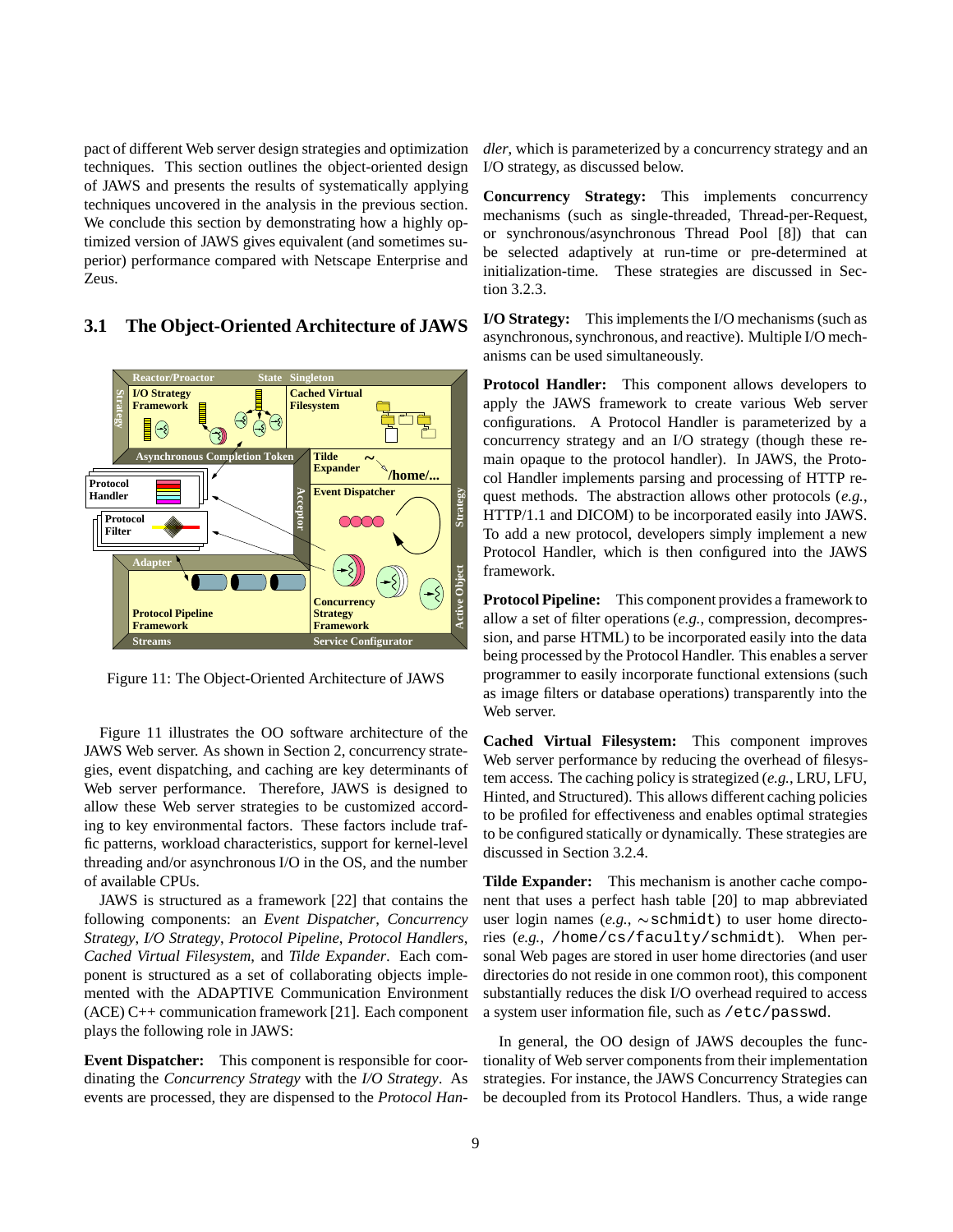of strategies can be supported, configured, tested, and evaluated. As a result, JAWS can adapt to environments that may require different concurrency, I/O, and caching mechanisms. This additional flexibility is not antithetical to performance, as shown in Section 3.3.1 where JAWS demonstrates that decoupled and flexible Web server designs can achieve superior performance.

## **3.2 Performance Impacts of Web Server Strategies**

The following subsection describes the concurrency, I/O, and, caching strategies supported by JAWS. The discussion focuses on the performance of the various strategies and how they interact with each other. The JAWS framework allows the Web server strategies to be changed easily, which facilitates controlled measurements of different server configurations. The results of this study are described below.

#### **3.2.1 JAWS Baseline**

Our study of the performance impact of different Web server strategies began with a version of JAWS that was not tuned with any optimizations. This *baseline* implementation of JAWS consists of its original default run-time configuration, running with a pool of 20 threads. Below, we illustrate the performance impacts in relation to the baseline implementation.

#### **3.2.2 Protocol Processing Optimizations**

Our initial optimizations for JAWS implemented techniques that reduced protocol processing overhead. These techniques included: caching the HTTP response header, lazy time header calculation, and the use of the writev system call to send multiple buffers of data in a single operation. Figure 12 shows the performance improvements when these enhancements were implemented. As shown in the figure, these optimizations resulted in a  $\sim 65\%$  improvement in server throughput over the baseline version.

#### **3.2.3 Concurrency Strategies**

Our experiments in Section 2 suggest that the choice of concurrency and event dispatching strategies significantly impacts the performance of Web servers that are subject to changing load conditions. Carrying these results forward, we determined the quantitative performance impacts of using different concurrency strategies (*i.e.*, Thread Pool and Thread-per-Request), as well as varying parameters of a particular concurrency strategy (*e.g.*, the minimum and maximum number of active threads) in JAWS.



Figure 12: JAWS Performance After Protocol Optimizations

**Thread Pool results:** In the *Thread Pool* model, a group of threads are spawned at initialization time. All threads block in accept<sup>6</sup> waiting for connection requests to arrive from clients. This eliminates the overhead of waiting to create a new thread before a request is served. The Thread Pool model is used by the JAWS baseline implementation.

The performance graph in Figure 13 compares the performance of JAWS using the Thread Pool strategy on a dual-CPU UltraSPARC 2, while varying the number of threads in the Thread Pool. Note that the server throughput does not correlate clearly with the size of the Thread Pool. In addition, as we increase the size of the Thread Pool the variance in server throughput is not appreciable. Therefore, we conclude that a smaller Thread Pool (*e.g.*, 6 threads) performs just as well as a larger Thread Pool (*e.g.*, 42 threads). However, the traffic patterns used in our benchmarks (shown in Table 1) exhibit a large distribution of small files. Therefore, if the distribution shifted to larger files, a larger Thread Pool may behave more efficiently than a smaller Thread Pool because a smaller Thread Pool will be depleted with many long running requests. In this case, latency for new requests will increase, thereby decreasing the overall throughput.

To avoid underutilizing CPU resources, the number of threads in the Thread Pool should be no lower than the number of processors in the system. Thus, Figure 13 illustrates that server throughput is low when only one thread is in the Thread Pool, especially under higher loads  $(> 24$  concurrent connections). This behavior is due to the absence of concurrency.

<sup>&</sup>lt;sup>6</sup>Several operating systems  $(e.g.,$  Solaris 2.5) only allow one thread in a process to call accept on the same port at the same time. This restriction forces JAWS to use thread mutexes to serialize accept calls, which introduces additional synchronization overhead.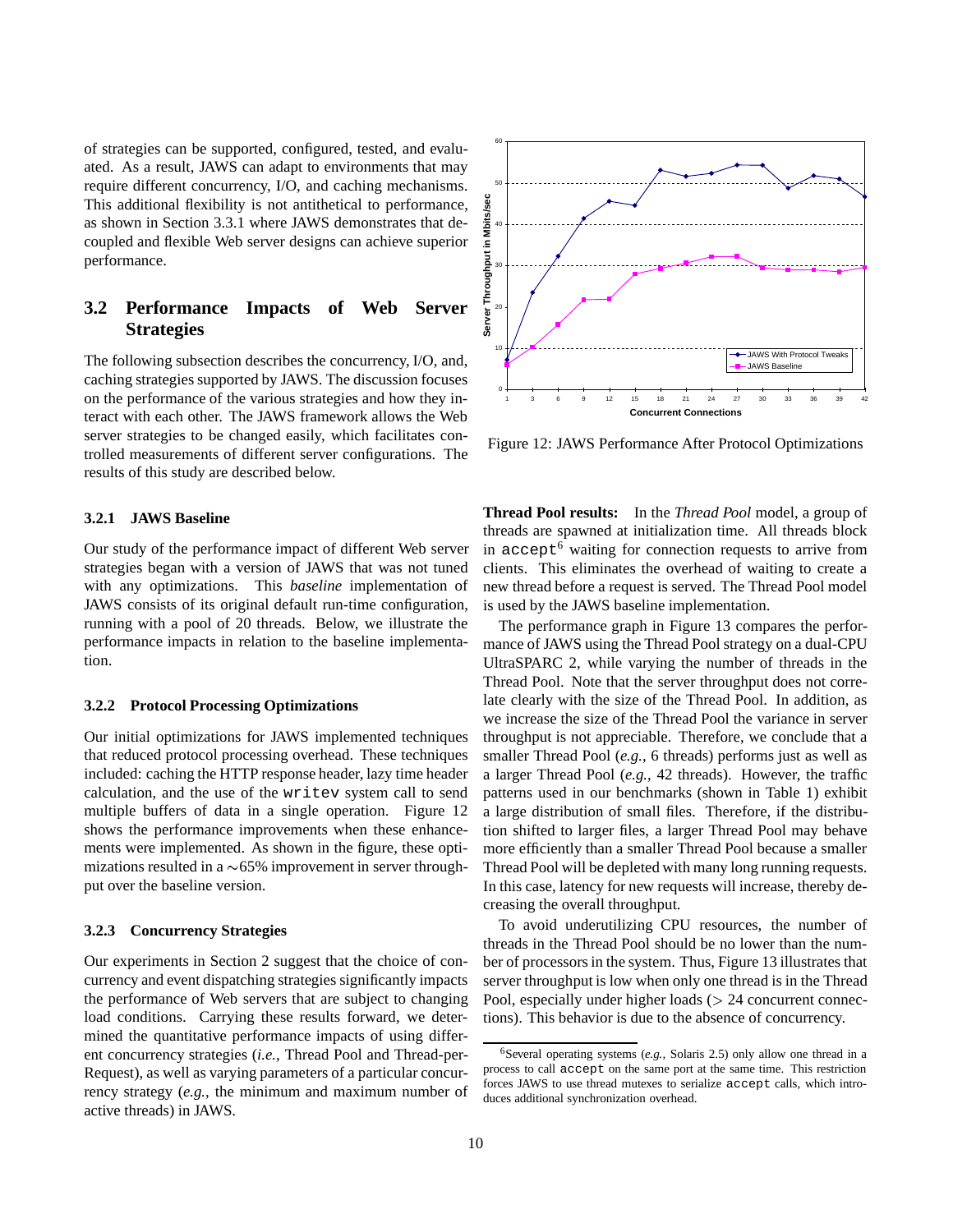

Figure 13: Performance of the JAWS Thread Pool

**Thread-per-Request results:** A common model of concurrency (*e.g.*, used by inetd) is to spawn a new process to handle each new incoming request. *Thread-per-Request* is similar, except that threads are used instead of processes. While a child process requires a (virtual) copy of the parent's address space, a thread shares its address space with other threads in the same process.

*[ Note to reviewers: We did not have enough time to complete Thread-per-Request results for this paper. If the paper is accepted, Thread-per-Request results will be included in the final submission. ]*

#### **3.2.4 File Caching Strategies**

Our analysis in Section 2 determined that accessing the filesystem is a significant performance inhibitor. This concurs with other Web server performance research [15, 27] that uses caching to achieve better performance. While the baseline version of JAWS does employ caching, it spends too much time *synchronizing* concurrent thread access to the Cached Virtual Filesystem (CVF).

To address this concern, the CVF was re-engineered. The new implementation accounted for the following factors:

- *Locking the entire cache can be avoided* The original implementation locked on entry to every operation, because each operation was implemented to modify shared state. Once this requirement was removed, greater concurrency was achieved by only locking the hashed index entry of the cache.
- *The cache lock can be inherited by the file* Acquiring a new lock for the cached object itself is unnecessary since

all users of the cached file must acquire it through the CVF. Thus, within the CVF, operations on a cached file are serialized automatically.

Figure 14 shows a significant performance gain with the new CVF. In particular, with lower synchronization overhead



Figure 14: JAWS Performance after File Cache Optimizations

the performance improves by as much as 40% when concurrent contention for files is high.

## **3.3 Performance Analysis**

In the previous section, we demonstrated the impact that each design strategy had on the performance of JAWS compared to its baseline implementation. Below, we provide detailed performance analysis of the optimized version of JAWS. We first present whitebox performance results comparing the JAWS baseline with the optimized JAWS. We conclude with blackbox benchmarking results that demonstrate how the optimized JAWS outperforms Netscape Enterprise and Zeus, which have the best performance of the Web servers benchmarked in Section 2.3.

#### **3.3.1 JAWS Whitebox Analysis**

This section compares whitebox analysis of the JAWS baseline implementation against the optimized JAWS implementation. Figure 15 illustrates the percentage of time the JAWS baseline spends servicing HTTP requests.

In contrast, Figure 16 provides insight into how combining the optimization strategies analyzed in the previous section helped to improve the performance of JAWS. In particular, the synchronization time is reduced by 7%, and the network transfer time increased by 5%.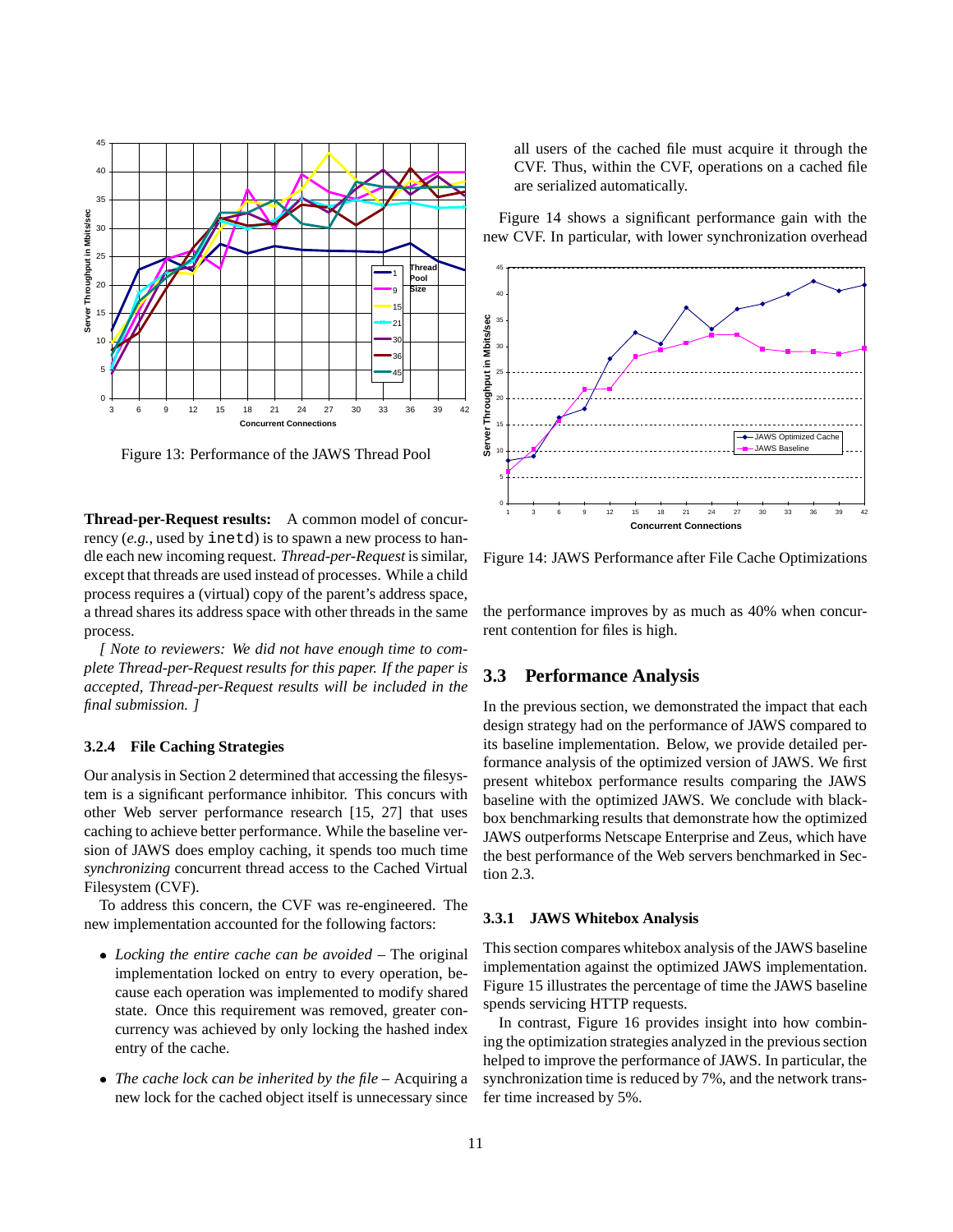

Figure 15: Whitebox Analysis of Baseline JAWS



Figure 16: Whitebox Analysis of Optimized JAWS

Earlier in this section we described the individual impacts of applying the different design strategies to the baseline JAWS. Our whitebox results demonstrate that combining these techniques have yielded an optimized version of JAWS with much improved performance. The deployment of the protocol optimization strategies reduced HTTP processing time and the improved file cache implementation minimized synchronization overhead. The use of a tuned Thread Pool strategy removes thread creation overhead and minimizes the resource utilization of the server.

#### **3.3.2 JAWS Blackbox Analysis**

We conclude this section by comparing the benchmark results of the optimized JAWS against Netscape Enterprise and the Zeus Web servers. Figures 17-20 provide a new insight using the same metrics described in Section 2.3. These metrics reveal the following conclusion: *JAWS is capable of outperforming the best existing Web servers*.

This result confirms that a open flexible Web server framework is capable of providing equivalent performance to the best commercial Web servers. We believe this achievement is possible due to JAWS' adaptive framework that allowed us to systematically tune run-time parameters to optimize JAWS' performance. With automated adaptation, it should be possible for JAWS to dynamically adjust its behavior at run-time to handle different server load conditions than those encountered during our benchmarking tests.



Figure 17: Average Server Throughput



Figure 18: Average Connections-per-Second

Further evidence of the need for adaptivity is seen in the performance difference between JAWS and Netscape Enter-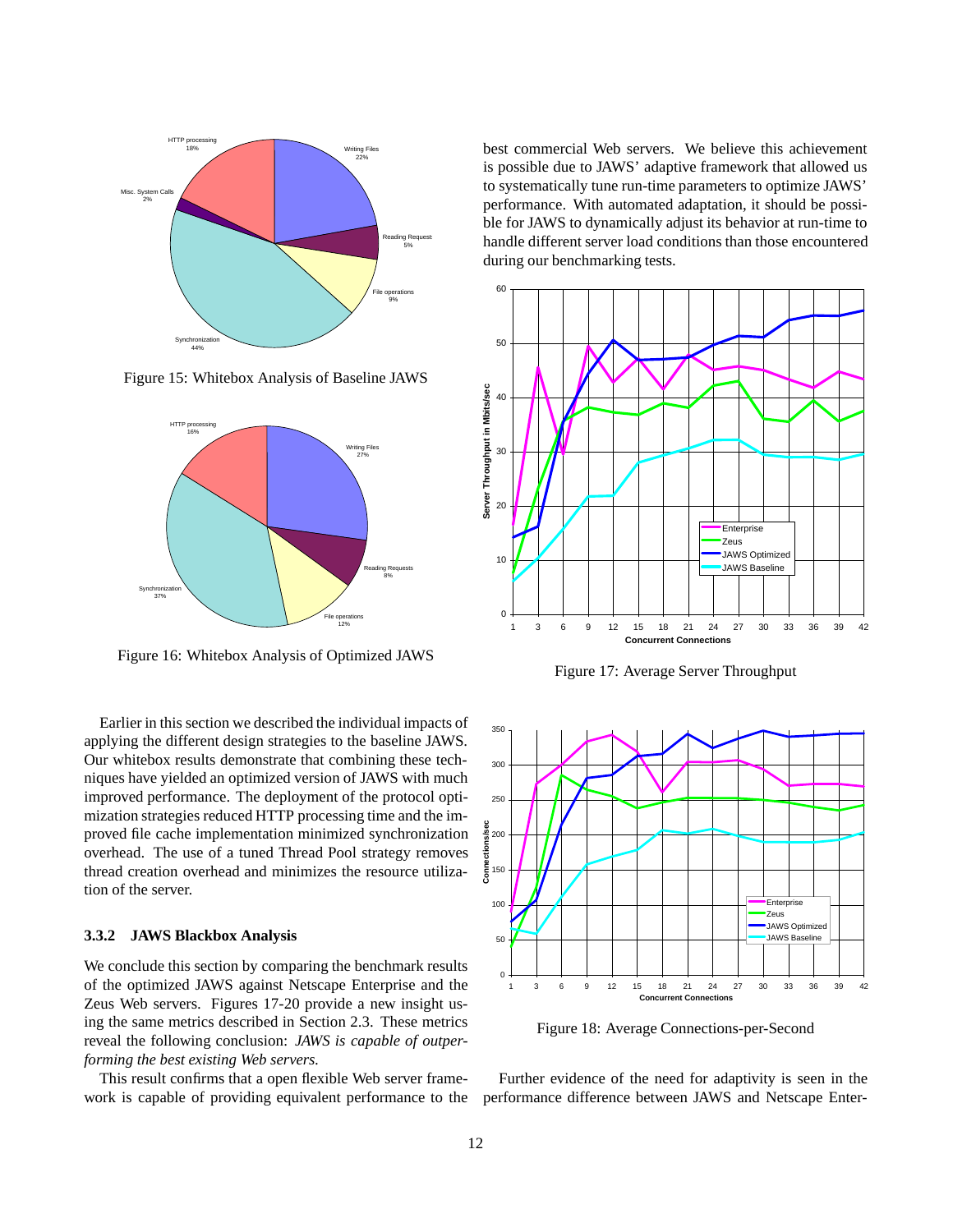

Figure 19: Average Client Throughput



Figure 20: Average Client Latency

prise. Although JAWS consistently outperforms Enterprise under heavy loads, Enterprise consistently delivers higher server throughput during light loads. These results indicate the need to alter server behavior to handle light *vs.* heavy loads. Further research is necessary to reveal how Enterprise delivers this performance.

# **4 Summary of Web Server Optimization Techniques**

Based on our study of existing Web server designs and implementation strategies, as well as our experience tuning JAWS, the following summarizes optimizations for developing highperformance Web servers.

**Lightweight concurrency mechanism:** Process-based concurrency mechanisms can yield poor performance, as is evident in the case of the Apache Web server. In multi-processor systems, a process-based concurrency mechanism might perform well, as in the case of Zeus, especially when the *number of processes are equal to the number of processors*. In this case, each processor can run a Web server process and context switching overhead is minimized.

In general, processes should be *pre-forked* to avoid the overhead of dynamic process creation. However, it is preferable to use lightweight concurrency mechanisms, (*e.g.*, using POSIX threads) to minimize context switching overhead. Similar to processes, threads should be created at server startup time and organized into a thread pool to avoid dynamic thread creation overhead.

**Critical path system call overhead:** The critical path in a Web server is defined as the sequence of instructions that must be executed by the server after it receives an HTTP request from the client and before it sends out the requested file. The time taken to execute the critical path of instructions directly impacts the latency observed by clients. Therefore, it is important to minimize system call overhead and other processing in the critical path. The remainder of this section describes various places in Web servers where such overhead can be reduced.

**Synchronization mechanism:** Process-based concurrency mechanisms often employ signals to assist synchronization. For instance, Apache uses the SIGUSR1 signal to restart all the server processes. In such cases, the use of signal masking calls like sigprocmask should be minimized since they cause substantial overhead, as observed for Apache in Figure 6.

For thread-based concurrency mechanisms, synchronization using locks should be minimized. In particular, it is important to minimize the number of locks acquired (or released) on the critical path. Servers that average a lower number of lock operations per request (Enterprise performs  $\sim$ 4) perform much better than servers that perform a high number of lock operations (PHTTPD averages  $\sim$  40 lock operations per request).

In some cases, acquiring and releasing locks can also result in *preemption*. Thus, if a thread reads in an HTTP request and then attempts to acquire a lock, it might be preempted,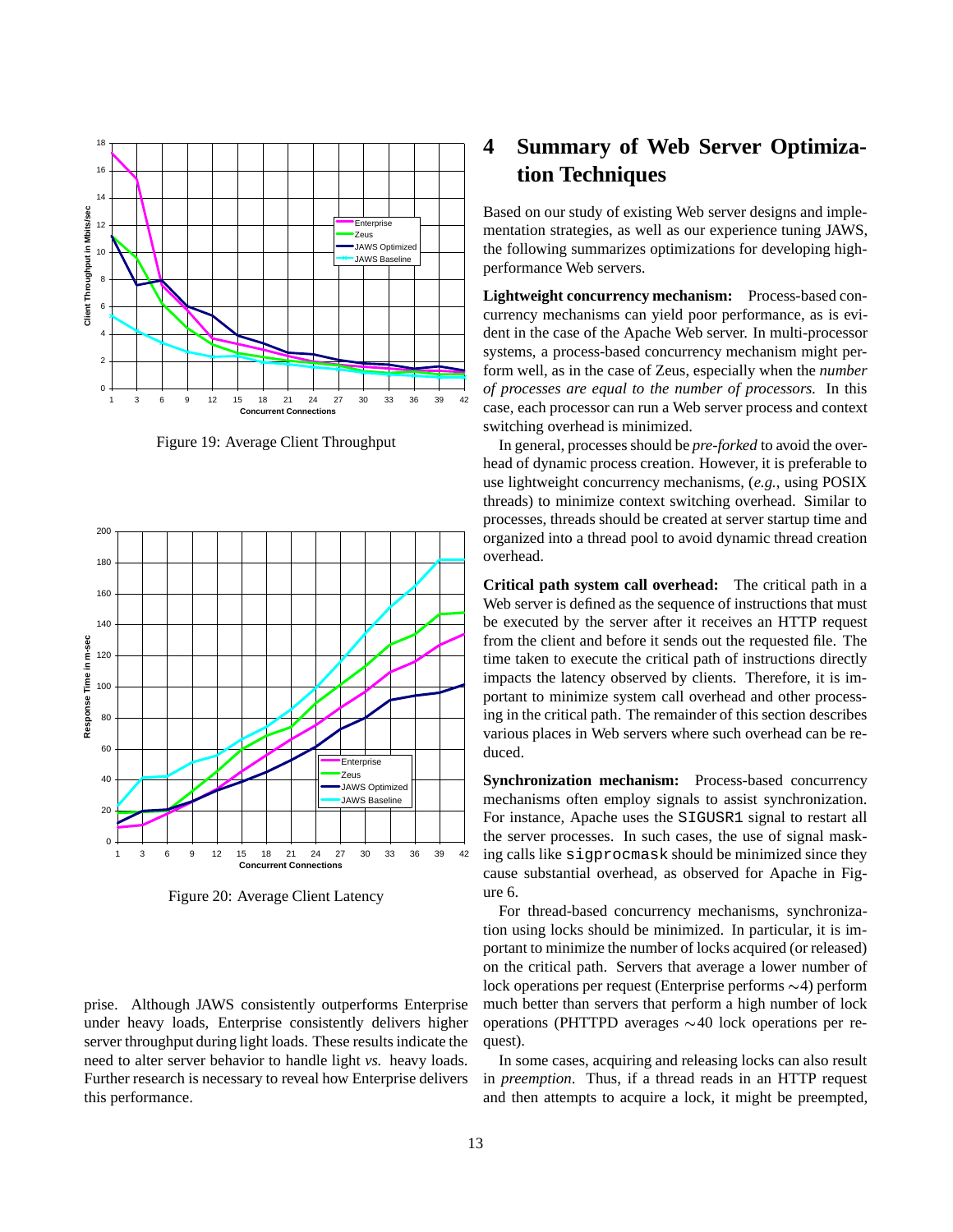and may wait for a relatively long time before it is dispatched again. This increases the latency incurred by a Web client.

**File Caching and the mmap mechanism:** If the Web server does not perform file caching, the overhead of the open system call is typically incurred on the critical path. Servers that perform file caching (*e.g.*, Enterprise and Zeus) perform much better than servers that do not (*e.g.*, Apache). Caching can be effectively performed using memory-mapped files (*e.g.*, Solaris provides the mmap system call). Memory-mapped files have two advantages over the conventional read/write I/O cycle:

 **Reduced data copying overhead:** Since the file is directly mapped into memory, it need not be read into memory buffers before being transmitted to the client.

 **Reduced critical path length:** Since system calls like open and read are avoided, the critical path becomes shorter, thereby reducing latency.

**The "gather-write" mechanism:** The writev system call allows multiple buffers to be written to a device in a single system call. This is useful for Web servers since the typical server response to a valid client request is composed of the following two parts:

 **The HTTP header:** This header contains various HTTPrelated information, such as the the HTTP success code, the document type, and the document date.

 **The requested file:** Using the mmap technique discussed earlier, this file is typically available in the server's address space.

If these two buffers are transmitted using a single writev call the overhead of switching between user-mode and kernelmode will be reduced by a factor of  $\sim$ 2.

**Logging overhead:** Most Web servers support features that allow administrators to log the number of hits on various pages they serve. Logging is often done to estimate the load on the server at various times during the day. It is also commonly performed for commercial reasons, *e.g.*, Web sites might base their advertising rates on page hit frequencies. However, logging HTTP requests causes a significant overhead for the following reasons:

 **Filesystem calls:** A heavily loaded Web server makes a significant number of I/O calls, which stresses the filesystem and underlying hardware. Writing data to log files increases this stress and thus contributes to lower performance. Keeping log files and the HTTP files on separate filesystems and, if possible, on separate physical devices can limit this overhead.

 **Increase in critical path complexity:** Logging requests in the critical path can cause severe performance penalties since typically file operations are required to write the log information to disk. This overhead can be reduced by *batching log file writes*. Batching allows several requests to be logged to a memory buffer, which is written to disk *lazily* (*e.g.*, when the server is not servicing requests or after the memory buffer grows beyond a certain threshold).

 **Synchronization overhead:** A typical Web server has multiple active threads or processes serving requests. If these threads/processes are required to log requests to a common shared log file, access to this log file needs to be synchronized, *i.e.*, at most one thread/process can write to the shared log file at any time. This synchronization introduces additional overhead and is thus detrimental to performance. This overhead can be reduced by keeping multiple independent log files. If memory buffers are used, these should be stored in *threadspecific storage* to eliminate locking contention.

 **Reverse hostname lookups:** The IP address of the client is available to a Web server locally. However, the hostname is typically more useful information in the log file. Thus, the IP address of the client needs to be converted into the corresponding host name. This is typically done using *reverse DNS lookups*. Since these lookups often involve network I/O, they are very costly. Therefore, they should be avoided or done in background threads (*e.g.*, as done by PHTTPD).

 **Ident lookups:** The Ident protocol [10] allows a Web server to obtain the user name for a given HTTP connection. This typically involves setting up a new TCP/IP connection to the user's machine and thus involves a round-trip delay. Also, the ident lookup must be performed while the HTTP connection is active and therefore cannot be performed lazily. To achieve high performance, such lookups must thus be avoided whenever possible.

**Pre-computation of HTTP responses:** Typical HTTP requests result in the server sending back the HTTP header, which contains the HTTP success code and the MIME type of the file requested, (*e.g.*, text/plain). Since such responses are part of the expected case they can be *pre-computed*. When a file enters the cache, the corresponding HTTP response can also be stored along with the file. When an HTTP request arrives, the header is thus directly available in the cache. This saves processing time on the critical path.

**The time system call:** Web servers are expected to send out HTTP responses that contain the current time. This time stamp can be used by clients to determine how current the information requested is if the last modification time is also forwarded. Invoking the time system call on receipt of every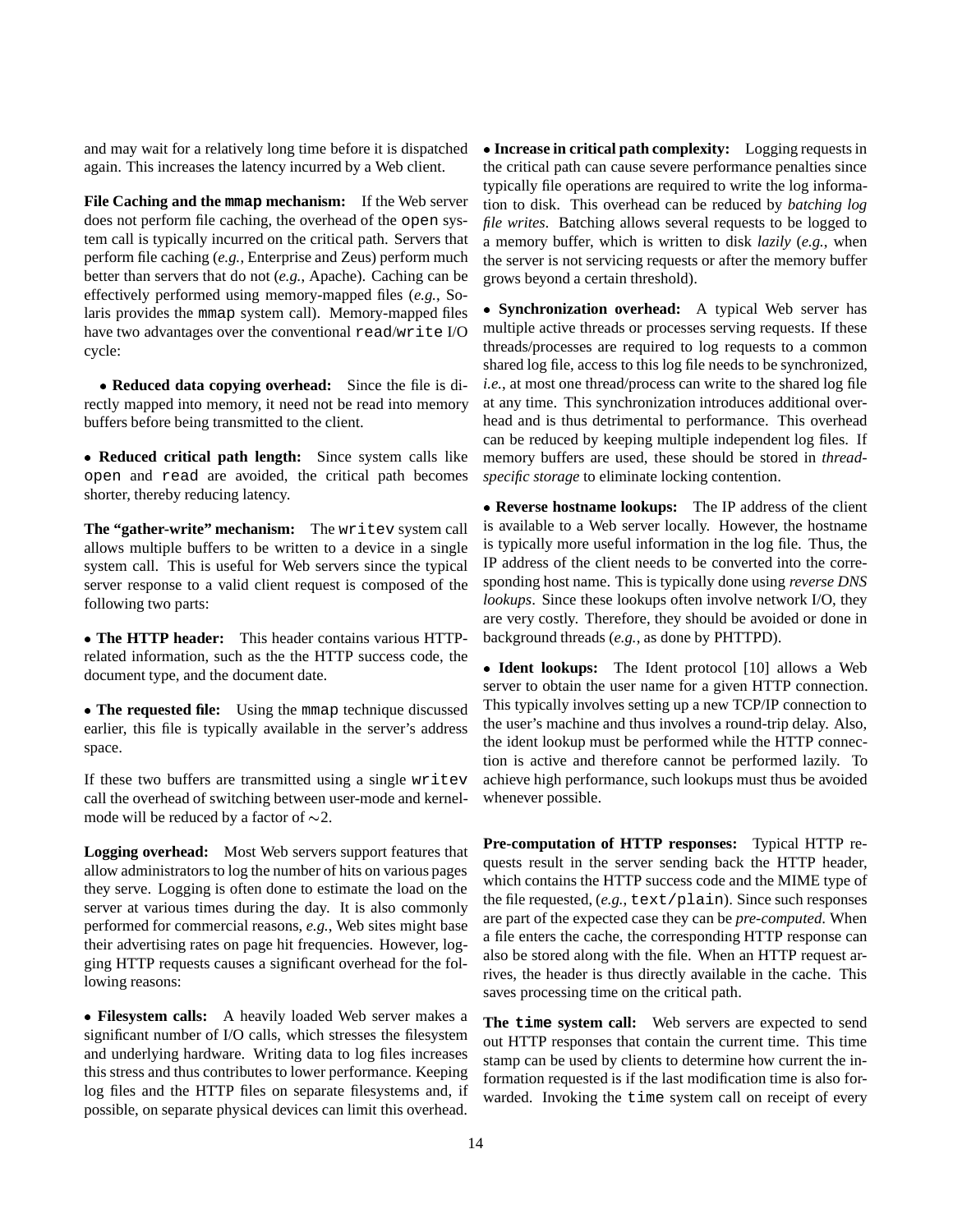request causes the Web server to incur the overhead of switching between user-mode and kernel-mode. This overhead can be overcome by caching the time and only changing it when absolutely necessary (such as, when a file has a newer modification time than the current cached time). Netscape Enterprise uses this scheme.

**Transport layer optimizations:** The following transport layer options should be configured to improve Web server performance over high-speed networks:

 **The listen backlog:** Most TCP implementations buffer incoming HTTP connections on a kernel-resident "listen queue" so that servers can dequeue them for servicing using accept. If the TCP listen queue exceeds the "backlog" parameter to the listen call, new connections are refused by TCP. Thus, if the volume of incoming connections is expected to be high, the capacity of the kernel queue should be increased by giving a higher backlog parameter (which may require modifications to the OS kernel).

 **Socket send buffers:** Associated with every socket is a send buffer, which holds data sent by the server, while it is being transmitted across the network. For high performance, it should be set to the highest permissible limit (*i.e.*, large buffers). On Solaris, this limit is 64k.

 **Nagle's algorithm (RFC 896):** Some TCP/IP implementations implement Nagle's Algorithm to avoid *congestion*. This can often result in data getting delayed by the network layer before it is actually sent over the network. Several latency-critical applications (such as X-Windows) disable this algorithm, (*e.g.*, Solaris supports the TCP NO DELAY socket option). Disabling this algorithm can improve latency by forcing the network layer to send packets out as soon as possible.

# **5 Related Work**

Measuring and analyzing the performance of Web servers is an increasingly popular research topic. Existing research on improving Web performance has focused largely on reducing network latency, primarily through caching techniques [15, 27] or protocol optimizations [14, 19, 17]. In addition, the workload of Web servers have been modeled analytically at the University of Saskatchewan [12].

SGI's WebSTONE is widely considered as the standard benchmarking system for measuring the performance of Web servers [6], and it is the basis of our own benchmarking methodology. A detailed analysis of the bottlenecks in a single Web server (*i.e.*, Apache) has been performed at Boston University [1]. Our work extends this work by benchmarking a wide range of Web servers to identify the impacts of alternative server designs.

Another way to improve Web performance is by removing overhead in the protocol itself. The  $W<sup>3</sup>C$  has recently standardized HTTP/1.1, which enables multiple requests over a single connection. This "connection-caching" strategy can significantly enhance the performance over HTTP/1.0 [25, 19, 17]. The need for persistent connections to improve latency was noted by Mogul [14]. Latency can also be improved by using caching proxies and caching clients, although the removal policy needs to be carefully considered [27]. JAWS can be extended to become a caching proxy, allowing it to leverage directly from this work. Yeager and McGrath of NCSA discuss many of these issues in [16].

The analyses presented above have aided our work, which focuses on improving end-to-end Web performance by improving the efficiency of Web servers. The related work on caching is particularly rich, and our own results corroborate its importance. However, we extend the related work by studying the performance impacts of different combinations of concurrency, caching, and I/O dispatching strategies for Web servers that are subjected to varying loads. Workload studies provide evidence that Web server workloads can vary from server to server, motivating the need for adaptation. Work on removing protocol overhead will make Web server bottlenecks more prominent. We believe there is a need for comprehensive understanding of *when* to apply various combinations of optimization strategies in order to overcome these bottlenecks.

The JAWS framework facilitates the fundamental understanding of Web server performance by holding the development framework constant and systematically configuring and testing different strategies under varying load conditions on high-speed networks. This allows us to construct profiles that can predict the optimal combinations of strategies to use in different Web server conditions. By incorporating these profiles into the framework, JAWS can support automatic configuration of optimal combinations of concurrency, I/O, and caching strategies.

# **6 Concluding Remarks**

The research presented in this paper was motivated by a desire to build high-performance Web servers. Naturally, it is always possible to improve performance with more expensive hardware (*e.g.*, additional memory and faster CPUs) and a more efficient operating system. However, our research objective is to produce the fastest server possible *for a given hardware/OS platform configuration*.

As shown in Section 2, we began by analyzing the performance of existing servers. The servers that performed poorly were studied to discover sources of bottlenecks. The servers that performed well were examined even more closely using whitebox techniques to examine what they did right. We found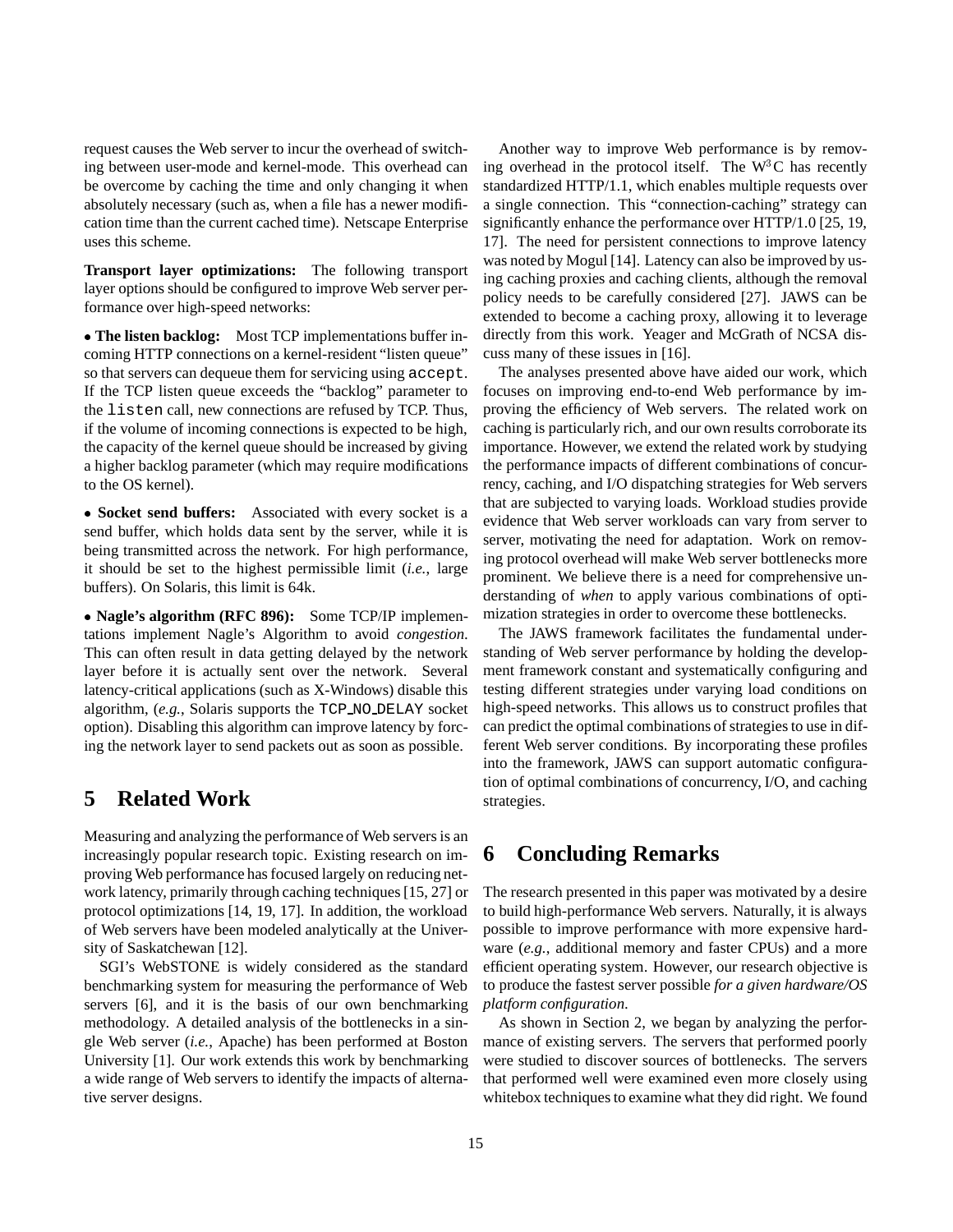that checking and opening files creates significant overhead, which can be alleviated by applying perfect hashing and other caching techniques.

When network and file I/O are held constant, however, the largest portion of the HTTP request lifecycle is spent dispatching the GET request to the Protocol Handler that processes the request. The time spent in dispatching depends largely on the choice of the concurrency strategy. Our results show that no single concurrency strategy provides optimal performance in all circumstances.

In general, research on adaptive software has not been pursued deeply in the context of Web systems. Current research on Web *server* performance has emphasized caching [15, 27], concurrency [8], and I/O [16, 1]. While our results corroborate that caching is vital to high performance, non-adaptive caching strategies do not provide optimal performance in Web servers [11]. Moreover, current server implementations and experiments rely on *statically* configured concurrency and I/O strategies.

As a result of our empirical studies, we observed that servers relying on static, fixed strategies cannot behave optimally in many high load circumstances. Therefore, we conclude that high-performance Web servers must be *adaptive*, *i.e.*, be customizable to utilize the most beneficial strategy for particular traffic characteristics, workload, and hardware/OS platforms.

JAWS supports Web server adaptivity by providing a framework built using an adaptive communication environment (ACE) [21]. Future versions of JAWS will support prioritized request handling (to promote requests for smaller objects of requests for larger objects), dynamic protocol pipelines (to support optimal end-to-end data filtering operations, such as compression), as well as automatic configuration for concurrency, I/O dispatching and caching strategies. We believe that combining these techniques will produce a Web server that exhibits extremely low latency and high throughput.

The complete source code for JAWS is available at www.cs.wustl.edu/~schmidt/ACE.html.

## **References**

- [1] Jussara Almeida, Virg´ilio Almeida, and David J. Yates. Measuring the Behavior of a World-Wide Web Server. Technical Report TR-CS-96- 025, Department of Computer Science, Boston University, October 29 1996.
- [2] Anselm Baird-Smith. Jigsaw performance evaluation. www.w3.org/, October 1996.
- [3] Kenneth P. Birman and Robbert van Renesse. Software for Reliable Networks. *Scientific American*, May 1996.
- [4] Alexander Carlton. An Explanation of the SPECweb96 Benchmark. Standard Performance Evaluation Corporation whitepaper, 1996. www.specbench.org/.
- [5] Zubin D. Dittia, Guru M. Parulkar, and Jr. Jerome R. Cox. The APIC Approach to High Performance Network Interface Design: Protected

DMA and Other Techniques. In *Proceedings of INFOCOM '97*, Kobe, Japan, April 1997. IEEE.

- [6] Gene Trent and Mark Sake. WebSTONE: The First Generation in HTTP Server Benchmarking. Silicon Graphics, Inc. whitepaper, February 1995. ww.sgi.com/.
- [7] Aniruddha Gokhale and Douglas C. Schmidt. Measuring the Performance of Communication Middleware on High-Speed Networks. In *Proceedings of SIGCOMM '96*, pages 306–317, Stanford, CA, August 1996. ACM.
- [8] James Hu, Irfan Pyarali, and Douglas C. Schmidt. Measuring the Impact of Event Dispatching and Concurrency Models on Web Server Performance Over High-speed Networks. In *Proceedings of the*  $2^{nd}$  *Global Internet Conference*. IEEE, November 1997.
- [9] PureAtria Software Inc. *Quantify User's Guide*. PureAtria Software Inc., 1996.
- [10] M. St. Johns. Identification Protocol. *Network Information Center RFC 1413*, February 1993.
- [11] Evangelos P. Markatos. Main memory caching of web documents. In *Proceedings of the Fifth International World Wide Web Conference*, May 1996.
- [12] Martin F. Arlitt and Carey L. Williamson. Intenet Web Servers: Workload Characterization and Performance Implications. Technical report, University of Saskatchewan, December 1996. A shorter version of this paper appeared in ACM SIGMETRICS '96.
- [13] Robert E. McGrath. Performance of Several HTTP Demons on an HP 735 Workstation. Avaiable from http://www.ncsa.uiuc.edu/, April 25 1995.
- [14] Jeffrey C. Mogul. The Case for Persistent-connection HTTP. In *Proceedings of ACM SIGCOMM '95 Conference in Computer Communication Review*, pages 299–314, Boston, MA, USA, August 1995. ACM Press.
- [15] Jeffrey C. Mogul. Hinted caching in the Web. In *Proceedings of the Seventh SIGOPS European Workshop: Systems Support for Worldwide Applications*, 1996.
- [16] Nancy J. Yeager and Robert E. McGrath. *Web Server Technology: The Advanced Guide for World Wide Web Information Providers*. Morgan Kaufmann, 1996.
- [17] Henrik Frystyk Nielsen, Jim Gettys, Anselm Baird-Smith, Eric Prud'hommeaux, Håkon Wium Lie, and Chris Lilley. Network Performance Effects of HTTP/1.1, CSS1, and PNG. In *To appear in Proceedings of ACM SIGCOMM '97*, 1997.
- [18] Irfan Pyarali, Timothy H. Harrison, and Douglas C. Schmidt. Design and Performance of an Object-Oriented Framework for High-Performance Electronic Medical Imaging. *USENIX Computing Systems*, 9(4), November/December 1996.
- [19] R. Fielding, J. Gettys, J. Mogul, H. Frystyk, and T. Berners-Lee. Hypertext Transfer Protocol – HTTP/1.1. Standards Track RFC 2068, Network Working Group, January 1997. www.w3.org/.
- [20] Douglas C. Schmidt. GPERF: A Perfect Hash Function Generator. In *Proceedings of the* <sup>2</sup>nd *C++ Conference*, pages 87–102, San Francisco, California, April 1990. USENIX.
- [21] Douglas C. Schmidt. ACE: an Object-Oriented Framework for Developing Distributed Applications. In *Proceedings of the* <sup>6</sup>th *USENIX C++ Technical Conference*, Cambridge, Massachusetts, April 1994. USENIX Association.
- [22] Douglas C. Schmidt. Applying Design Patterns and Frameworks to Develop Object-Oriented Communication Software. In Peter Salus, editor, *Handbook of Programming Languages*. MacMillan Computer Publishing, 1997.
- [23] David Strom. Web Compare. webcompare.iworld.com/, 1997.